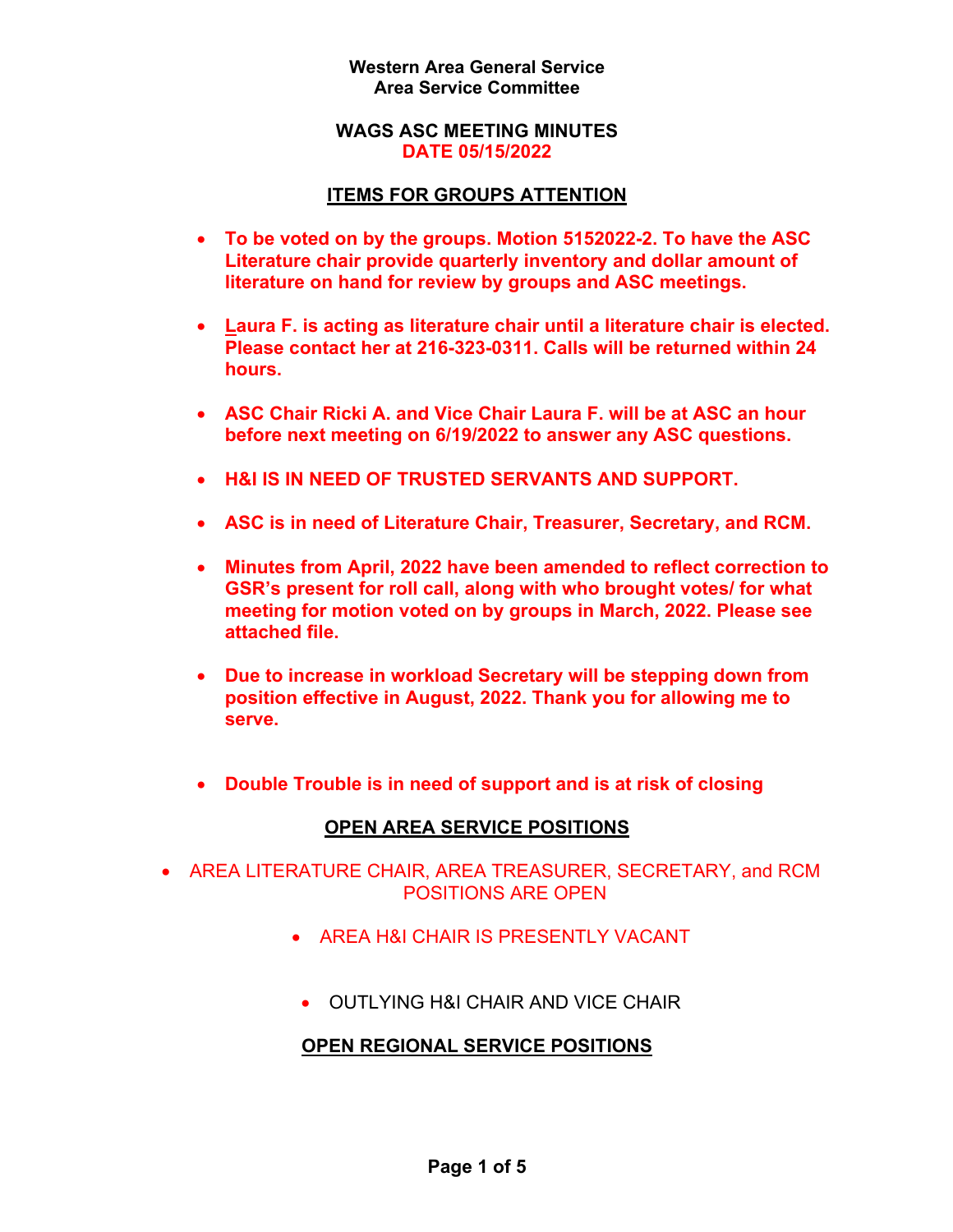• VICE SECRETARY, VICE TREASURER, H&I CHAIR, ACTIVITIES **CHAIR** 

Reminder: Please allow two hours for the next ASC meeting Sunday, DATE: **6/19/2022**  so that all members are present for the duration.

Subcommittee meetings will be held at Nehemiah Mission of Cleveland 6515 Bridge Avenue on TBD for all except ASC activities NOW MEETS AT SAME ASC LOCATION THE SECOND SUNDAY OF EVERY MONTH FROM 2:30-3:30 PM. . Public Relations at TBD, H&I at TBD

Groups wishing to make schedule changes must report to a member of the Area Service Committee.

All groups please be sure to make available the schedule changes flyers that are sent out to keep everyone informed of group changes.

# **CONTACT INFORMATION**

Narcotics Anonymous Ohio Hopeline: 1-888-GET-HOPE (1-888-438-4673)

| Area Chair<br>Area Vice Chair<br><b>Area Secretary</b><br>Area Treasurer<br>Area Literature | Ricki A<br>Laura F.<br>Mary R.<br>N/A<br>N/A | 216-650-0569<br>216-323-0311<br>203-535-7739 | rickisreiki@gmail.com<br>laura.furjanic@gmail.com<br>maryrosenfeld@live.com |
|---------------------------------------------------------------------------------------------|----------------------------------------------|----------------------------------------------|-----------------------------------------------------------------------------|
| <b>Area Activities</b>                                                                      | Dawne' E.                                    | 216-855-3217                                 | deutsey@yahoo.com                                                           |
| Area P.R.                                                                                   | John F.                                      | 216-702-8528                                 | johnfuji@yahoo.com                                                          |

Mailing Address: PO Box 110784, Cleveland, OH 44111 Meeting Address: Nehemiah Mission of Cleveland 6515 Bridge Avenue Cleveland, OH 44102

BRSCNA - Buckeye Region Service Committee of Narcotics Anonymous Mailing Address: PO Box 1074, Kent, OH 44240 Internet site for news and information: http://www.nabuckeye.org/

NAWS – Narcotics Anonymous World Services Mailing Address: PO Box 9999, Van Nuys, California USA 91409 Telephone: 818-773-9999, Fax: 818-700-0700 Internet site for news and information: http://www.na.org/

# **ATTENDANCE PER ATTENDANCE SHEET**

**Group/Area Position 5 GSR/Rep. 8 Present 14**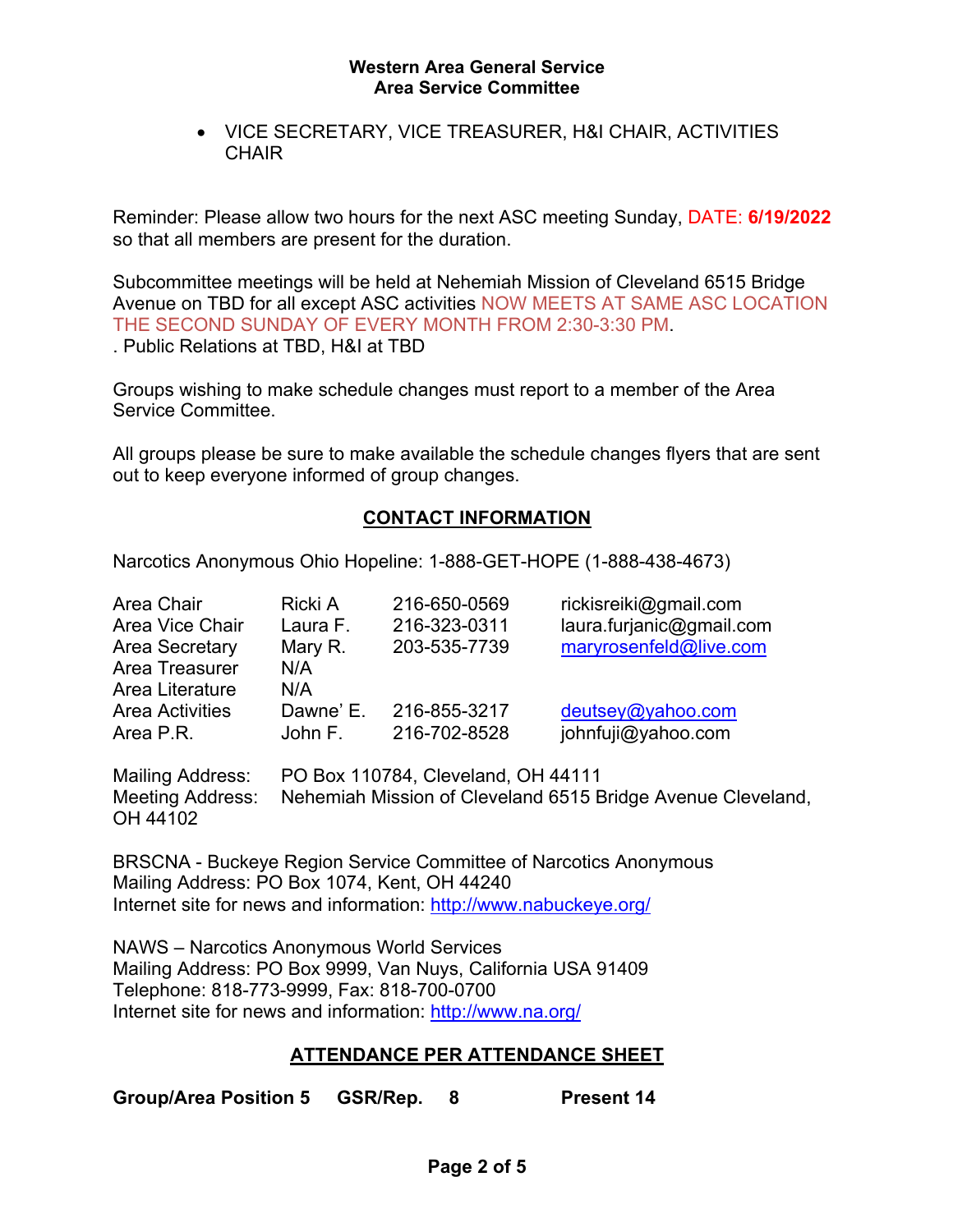# **CORRECTIONS OF PREVIOUS MONTHS MINUTES**

• **Minutes from April, 2022 have been amended to reflect correction to GSR's present for roll call, along with who brought votes/ for what meeting for motion voted on by groups in March, 2022. Please see attached file sent with minutes for written in corrections made.** 

### **ASC Meeting Minutes**

**1. The meeting was opened with a moment of silence to reflect on who we serve and why, followed by the Serenity Prayer:** Jeffri F.

- **2. Reading of the Second Tradition:** Patricia
- **3. Reading of the Ninth Tradition:** Dawne'
- **4. Reading of the Twelve Concepts:** Talib
- **5. Welcomed new Group Service Representatives (GSR's): None**
- **6. Roll Call:** Voting GSR's present: 8 Attendance per Attendance Sheet: 14

**7. Reading of the previous month's minutes:** Reading: Suspended. Corrections: Please see above for noted corrections made and included in this months minutes. Accepted by ASC.

**8. Secretary's Report:** Submitted by Mary R. Comments or Concerns: None. Accepted by ASC. See Attachment.

**9. Treasurer's Report:** Submitted by Jeff S. Comments or Concerns: None. Accepted by ASC. See Attachment.

**10. Group Reports:** Submitted. See attachments.

**11. Regional Committee Member (RCM) Report**: Submitted by N/A Comments or Concerns: None. Accepted by ASC. See Attachment.

### **12. Subcommittee Reports:**

**A. Literature Report:** Submitted by Sherri R. Comments or Concerns: None. Accepted by ASC. See Attachment.

**B. Hospital & Institution (H&I) Report:** Submitted by Vacant chair position. Comments or Concerns: None. Accepted by ASC. See Attachment.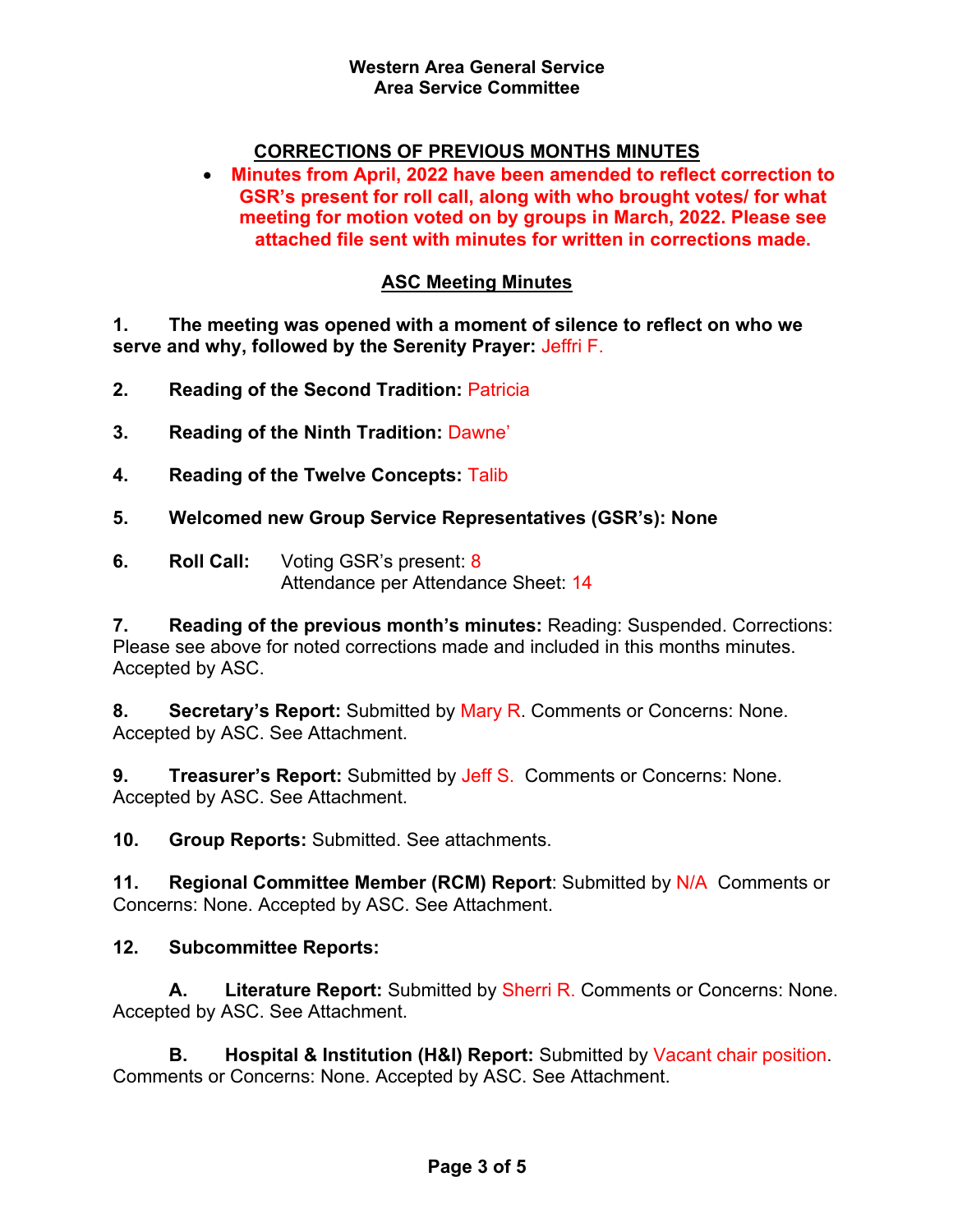**C. Outlying H&I Report:** Submitted by Vacant chair position. Comments or Concerns: None. Accepted by ASC. See Attachment.

**D. Activities Report:** Submitted by Read by Dawne'. Comments or Concerns: None. Accepted by ASC. See Attachment.

**E. Public Relations (PR)/Phoneline Report:** Submitted by N/A. John F. voted in this month as PR chair. TBD on meeting date/times.

**F. Ad-Hoc Campout Committee.** Brian K. read the report. Comments or concerns. None. Accepted by ASC. See Attachment.

### **13. Sharing Session.**

- Discussion held in regards to H&I Literature. ASC chair will follow up.
- Discussion had with regards to WAGS campout and ASC holding on to campout funds. Discussions also had in regards to releasing remaing funds to campout. Please see attached motion
- **14. Old Business** 
	- **A. Items from previous month's minutes:**

**Motions from Groups: N/A**

**Elections of Area Trusted Servants:** 

- **Ricki A. was voted in as ASC chair.**
- **Laura F. was voted in as ASC vice chair**

**Elections of Subcommittee Chairpersons:** 

• **John F. was voted in as ASC Public Relations chair.** 

**Regional Business:** None

- **15 New Business** 
	- **Motions from groups including nominations for Area Trusted Servants or Subcommittee chairpersons:** 
		- **Motion 5152022-2 from Whatever Wednesday to have ASC Literature chair bring a quarterly inventory to ASC meeting. Inventory will include literature on hand and dollar amount. Motion out to groups to be voted on. Please see attached file.**
	- **Motions from subcommittees:**
	- Motion 5152022-1 from Brian K. to release remaining campout funds totalling \$59.78 for deposit into campout checking account. Motion passed. Please see attached file